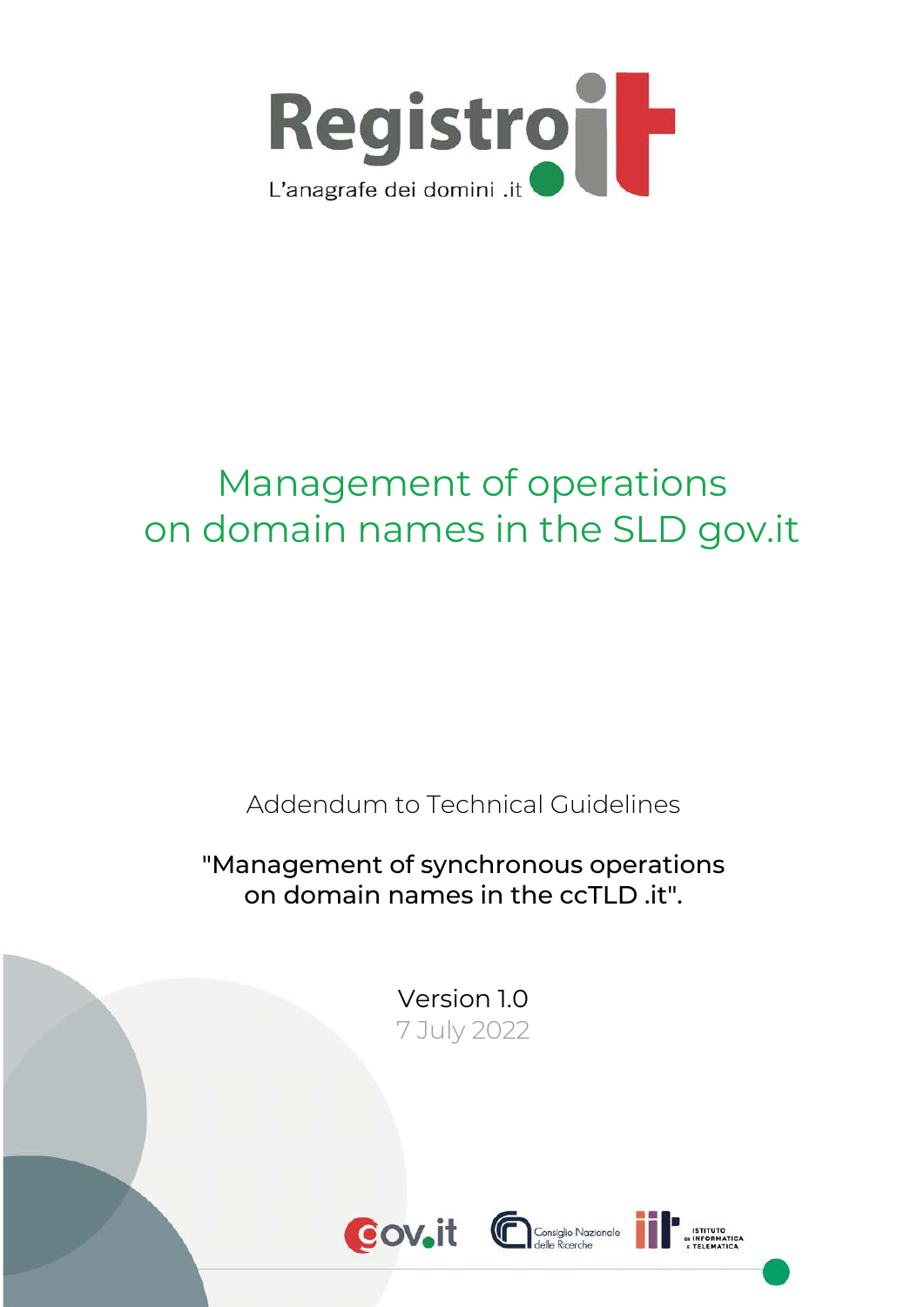# TABLE OF CONTENTS

|                | Who can register a gov. it domain name?<br>Registrant validation procedure | 3<br>$\mathcal{B}$ |
|----------------|----------------------------------------------------------------------------|--------------------|
|                | 2.1 The validation code                                                    | 5                  |
|                | 2.2 Other uses of the validation code                                      | 6                  |
| 3              | Permitted operations on gov. it domain names                               | 6                  |
|                | 3.1 Creation of a registrant contact for a gov. it domain name             | 6                  |
|                | 3.2 Creating a gov. it domain name                                         | 9                  |
|                | 3.3 Change of Registrant of a gov. it domain name                          | 9                  |
|                | 3.4 New namespaces                                                         | 10                 |
| $\overline{4}$ | <b>Transitional rules</b>                                                  | 10                 |
|                | <b>Drop Time</b>                                                           | 11                 |
| 6              | Appendix A - Reason for error                                              |                    |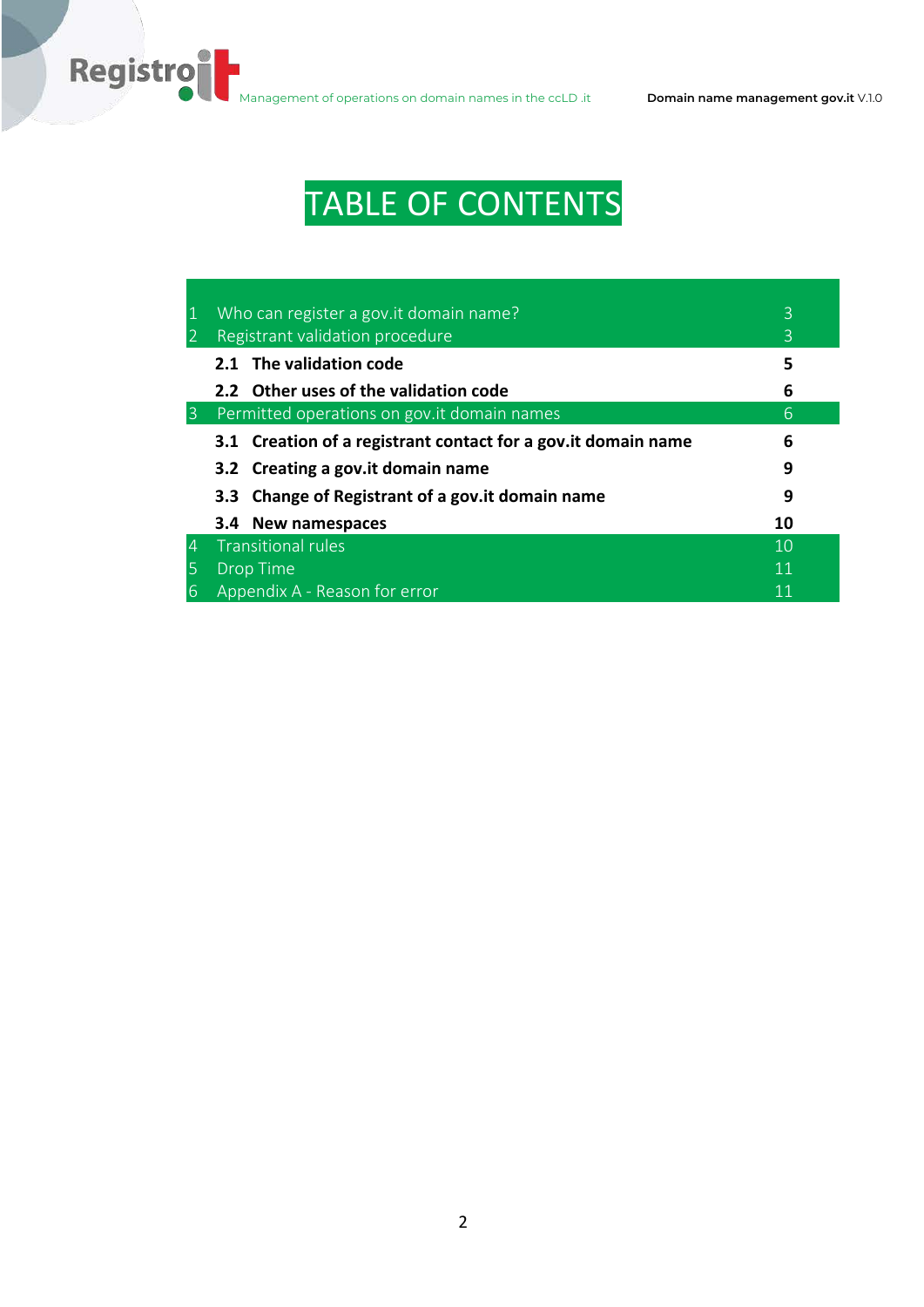# **1 Who can register a gov.it domain name?**

The registration of a domain name in the SLD gov.it is allowed only to the Central State Public Administrations and to the National Social Security and Welfare Institutions, indicated in the list of public administrations identified pursuant to Article 1, paragraph 3, of Law no. 196 of 31 December 2009 and subsequent amendments. This list (List S13) is managed by ISTAT and published annually in the Official Gazette.

The request for the assignment of a domain name in the SLD gov.it can only be made by those Public Administrations present in the aforementioned list and registered in the Index of Public Administrations (IPA) managed by AgID.

The request for the assignment of a domain name in the SLD gov.it, according to AgID Determination n. 130/2022, is allowed also to the following Italian Public Administrations (if registered in the IPA database):

• ACI

**Registro** 

- Agenzia per la Cybersicurezza Nazionale
- Arma dei Carabinieri
- Avvocatura Generale dello Stato
- Commissari Straordinari nominati con provvedimento della PCM
- Enti Previdenziali
- Guardia di Finanza
- Scuola Nazionale dell'Amministrazione.

In general, gov.it domain names are subject to the same Technical Guidelines that govern domain names in the ccTLD.it.

However, there are exceptions due to the fact that the registration of a domain name in the SLD gov.it is only permitted to the aforementioned subjects.

This document therefore describes the additions to the Technical Guidelines of the ccTLD.it in order to cover these exceptions.

#### **2 Registrant validation procedure**

The registration procedure of a gov.it domain name is preceded by a validation phase of the requesting Public Administration. This phase, which shall be carried out by a duly delegated person, is aimed at verifying that the Public Administration possesses the requisites, as per par. 1 above, to be able to register a domain name in the SLD gov.it.

The validation phase generates a **validation code** that shall be indicated in all requests for registration of gov.it domain names by the same administration.

It consists of the following steps:

1. Access to https://gov-it-validation.nic.it/;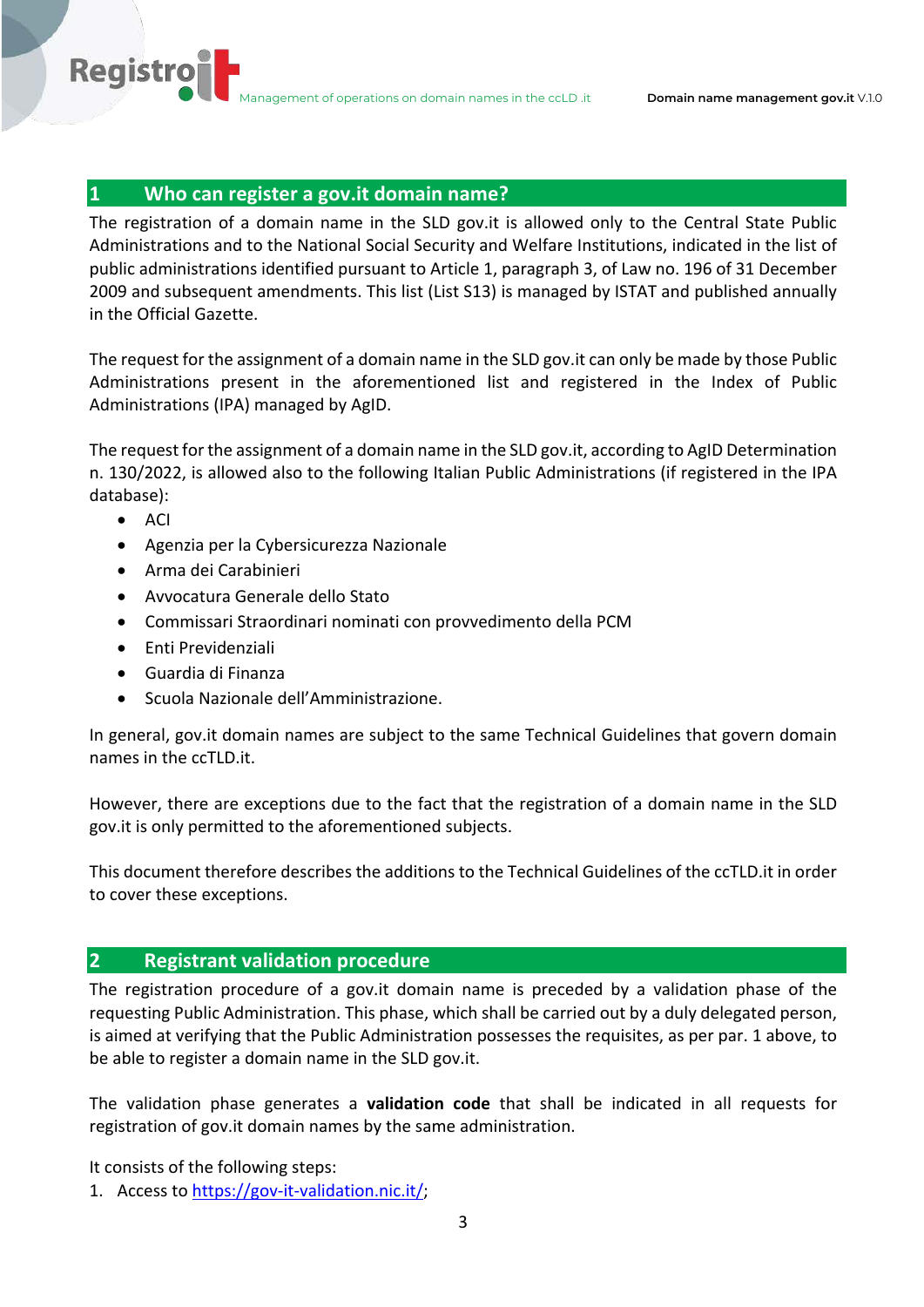- 2. Authentication of the delegated party via its SPID;
- 3. Completion of a form containing the following fields:
	- a) IPA code uniquely associated with the requesting Public Administration (hereinafter referred to as "**ipaCode**");
	- b) if the domain name request is made by an Organisational Unit (UO) belonging to the Public Administration identified by the IPA code referred to in point a), the relevant unique OU code (hereinafter referred to as "**uoCode**") shall be specified;
- 4. Validation by the system of the information referred to in point 2.3 above:
	- a) The IPA code shall be present in the "Index of Public Administrations" database (https://indicepa.gov.it);
	- b) any UO code shall be present in the "Index of Public Administrations" database and associated with an Organisational Unit belonging to the Public Administration identified by the IPA code referred to in point a) above;
- 5. Subsequently, the system:

**Registro** 

- a) provides the name of the requesting Public Administration ("**orgPA**"). This information shall be compulsorily used to enhance the field "Organizzazione" (Organisation) during the creation phase of the registrant contact through EPP. If the requester is a UO, the name contains that of the "parent" Public Administration as a prefix, separated from that of the UO by the "-" character. This rule does not apply if the name thus determined exceeds the maximum length of 255 characters. In this case, the name shall contain that of the UO only;
- b) provides the tax code of the Public Administration ("**regCodePA**") on the basis of the "**ipaCode**" and, possibly, of the "**uoCode**" if the Organisational Unit (UO) has its own tax code. This information shall be compulsorily used to valorise the "RegCode" field, during the creation phase through EPP of the registrant contact;
- c) suggests the postal address ("**addressPA**") of the requesting Public Administration, which can be used to enhance the "Address" field when creating the contact registrant via EPP;
- d) displays the PEC address of the requesting Public Administration or of its possible Organisational Unit ("**pecPA**"). This information shall be compulsorily used to valorise the "Email" field during the creation phase of the registrant contact through EPP. If the Public Administration has more than one PEC, the system displays all of them and offers the user the possibility of selecting one of them. If the requester is an UO and it does not have a PEC address, the system proposes the PEC of the "parent" Public Administration. If the requester is a sub-UO of another UO and it does not have a PEC address, the system proposes the PEC of the "parent" UO and, if it does not have one, of the "parent" Public Administration.
- 6. The system asks the applicant to confirm the information shown above.
- 7. Finally, the system generates a validation code (hereinafter referred to as "**validationCode**") and sends it, together with the information referred to in points 5.a), 5.b) and 5.c), to the PEC ("**pecPA**") address of the requesting Public Administration, referred to in point 5.d).
- 8. The PEC sent by the Registro .it has the following format: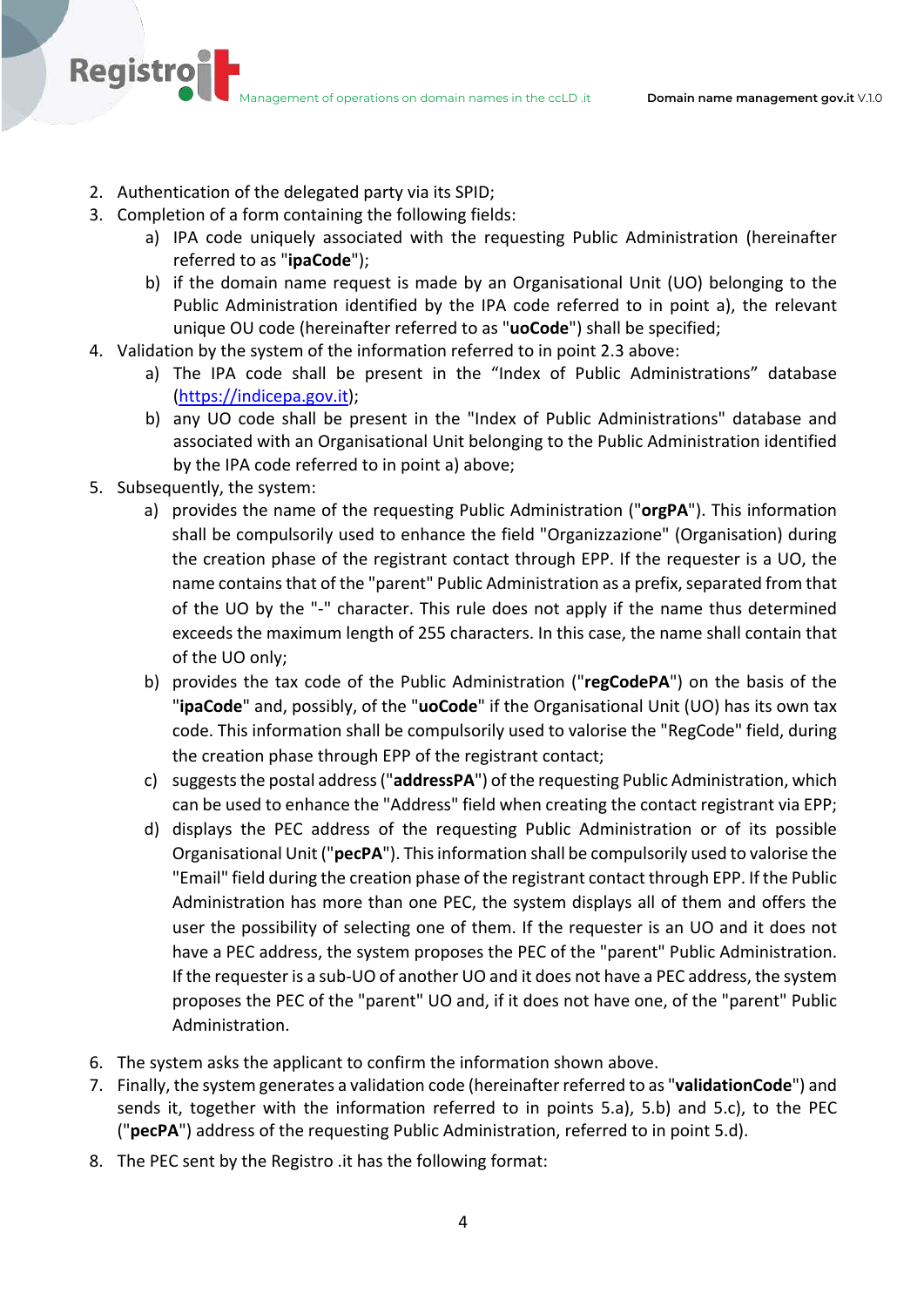**Sender**: registro@pec.nic.it

**Registro** 

**Subject**: Information required for registration of gov.it domain names

Notice is hereby given that on **<date of validation code request**>, the subject:

< **SPID-First name Last name>** < **SPID-Tax Code>** < **SPID-Email>.**

has requested the necessary information from the Public Administration in order to be able to register/manage, through a Registrar, domain names in the SLD gov.it.

The data that this Public Administration shall communicate to the Registrar are as follows:

| Designation:     | $<$ orgPA $>$                     |                |
|------------------|-----------------------------------|----------------|
| IPA code:        | <ipacode></ipacode>               |                |
| UO code:         | <uocode></uocode>                 | (if it exists) |
| Tax code:        | <regcodepa></regcodepa>           |                |
| Email:           | <pecpa></pecpa>                   |                |
| Validation code: | <validationcode></validationcode> |                |
| Address:         | <addresspa></addresspa>           |                |

## 2.1 The validation code

The **validation code** shall be indicated by a Public Administration in all requests for registration of gov.it domain names.

This code has a duration of 6 months, at the end of which, the Public Administration is required to request a new code through the validation phase described in section 2.

If the data of a Public Administration (name, IPA code, UO code - if any) have been changed in the Index of Public Administrations (IPA), the Public Administration shall carry out the Validation Procedure again in order to obtain a new code.

The validation procedure shall be repeated even if a Public Administration has lost the validation code.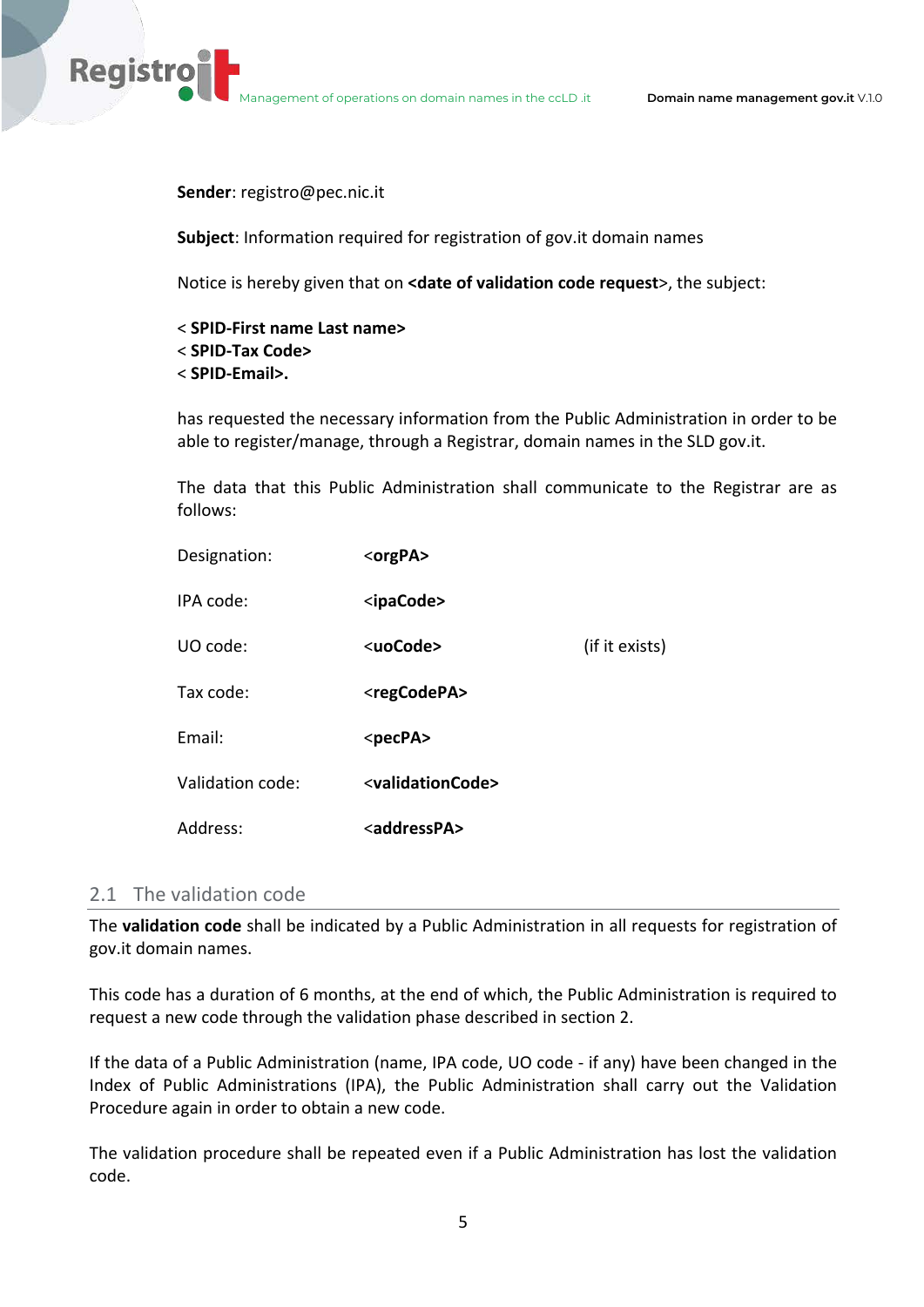Issuing a new code automatically invalidates the previous validation code.

# 2.2 Other uses of the validation code

**Registro** 

The validation procedure, required for the registration of a gov.it domain name, is also required in the case of change of registrant of a gov.it domain name and in the case of change of Registrar with simultaneous change of Registrant. In both these cases, if the new registrant contact has not already been created previously, the Public Administration shall carry out the validation procedure and receive, via PEC, the validation code and the Registrant's data to be communicated to the Registrar. The Registrar shall, therefore, create an appropriate registrant contact, containing the information, referred to in paragraph 3.1, obtained from the Public Administration during the validation phase.

# **3 Permitted operations on gov.it domain names**

The operations allowed on gov.it domain names and associated contacts are the same as those allowed on .it domain names, the only difference being that when registering a gov.it domain name some additional constraints must be met.

As is the case for .it domain names, the operation to register a gov.it domain name consists of sending the information needed to create contacts (EPP Create Contact) to the Registro's EPP server and then sending a request to create the domain name containing references to the contacts previously created (EPP Create Domain).

# 3.1 Creation of a registrant contact for a gov.it domain name

The request for the creation, via EPP, of the registrant contact must contain, in addition to the other mandatory information, the following fields:

- org: it shall coincide with the name of the Public Administration ("**orgPA**"), presented to the user at the end of the Registrant's Validation Procedure. If this is not the case, the system replaces the name indicated in the EPP Create Contact with the name presented to the user at the end of the Validation Procedure and returns the assigned name as the response extension;
- addr: it is recommended that it coincides with the postal address of the Public Administration ("**addressPA**"), presented to the user at the end of the Registrant Validation Procedure;
- email: it shall take the value "**pecPA**" presented to the user at the end of the Registrant's validation procedure;
- nationalityCode: it shall take the value 'it' (or 'IT');
- entityType: it shall the value '5' (public body);
- regCode: it shall coincide with the tax code of the Public Administration, or of the UO (if the applicant is a UO and has it), presented to the user at the end of the Registrant Validation Procedure ("**regCodePA**");
- ipaCode: the IPA code of the Public Administration: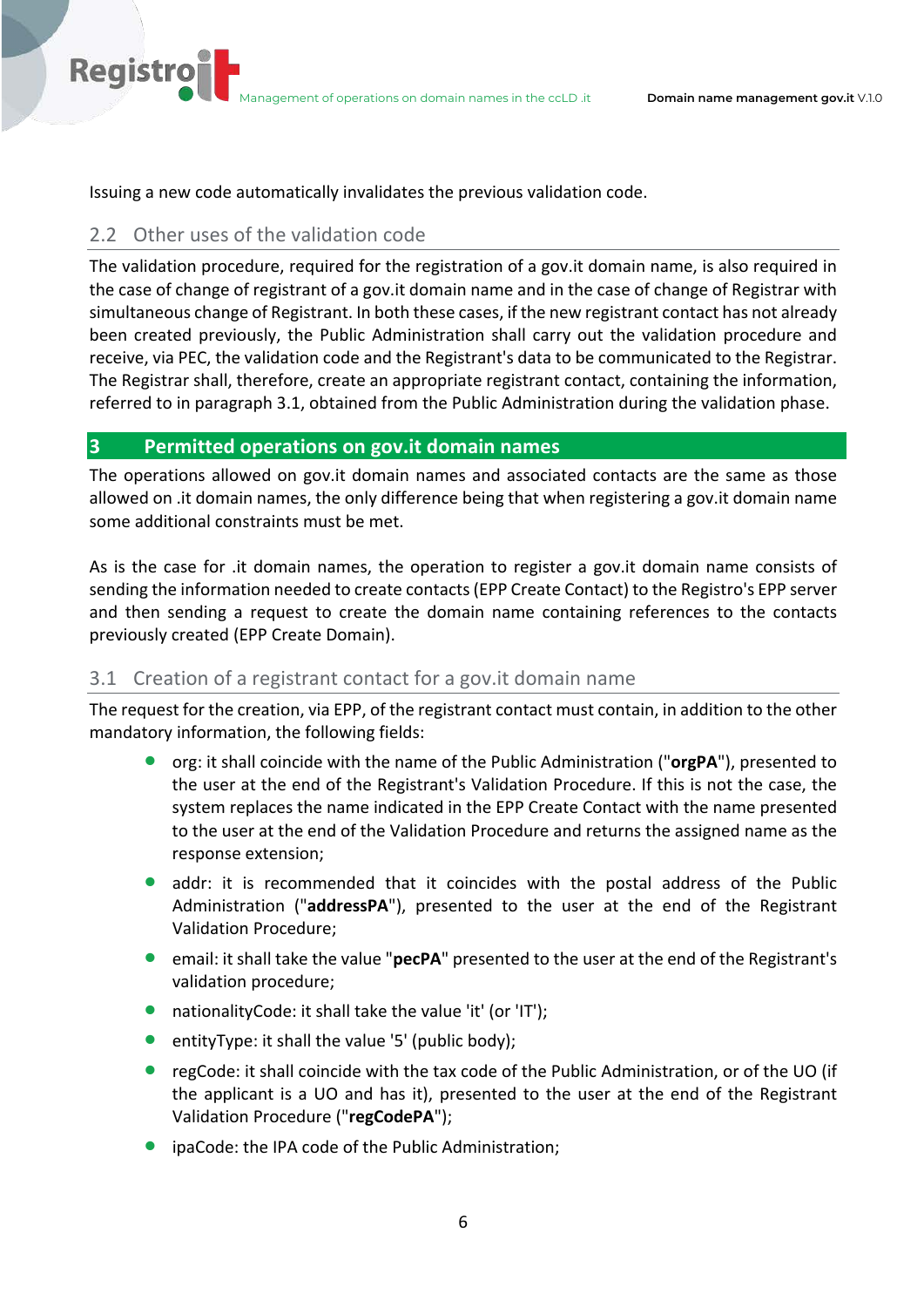• uoCode: the UO code of the Organisational Unit belonging to the Public Administration identified by the previous ipaCode. This information is optional and shall be indicated if the applicant is a UO and has been previously specified during the validation phase.

The 'ipaCode' and 'uoCode' fields have been defined in a special namespace in section 3.4 of the following document.

With regard to the fields '**org**', '**email**', '**regCode',** '**ipaCode**' and '**uoCode**', the Registro EPP server verifies that:

- they correspond to those of a Public Administration authorised to register a gov.it domain name and for which a Registrant validation procedure has been carried out;
- they are consistent with each other.

**Registro** 

Two examples of Registrant contact extensions are shown below, which are present in the respective EPP Create Contact requests:

**Case 1** - Only the **ipaCode** was specified during validation:

```
<extension>
<extcon:create>
   <extcon:consentForPublishing>true</extcon:consentForPublishing>
   <extcon:registrant>
         <extcon:nationalityCode>IT</extcon:nationalityCode>
         <extcon:entityType>5</extcon:entityType>
         <extcon:regCode>80054330586</extcon:regCode>
     </extcon:registrant>
</extcon:create>
<extgovcon:create>
   <extgovcon:govRegistrant>
         <extgovcon:ipaCode>cnr</extgovcon:ipaCode>
   </extgovcon:govRegistrant>
</extgovcon:create>
</extension>
```
**Case 2** - Both **ipaCode** and **uoCode** have been specified during validation:

```
<extension>
<extcon:create>
   <extcon:consentForPublishing>true</extcon:consentForPublishing>
   <extcon:registrant>
         <extcon:nationalityCode>IT</extcon:nationalityCode>
         <extcon:entityType>5</extcon:entityType>
         <extcon:regCode>80054330586</extcon:regCode>
     </extcon:registrant>
</extcon:create>
<extgovcon:create>
   <extgovcon:govRegistrant>
         <extgovcon:ipaCode>cnr</extgovcon:ipaCode>
         <extgovcon:uoCode>WD4UO9</extgovcon:uoCode>
   </extgovcon:govRegistrant>
</extgovcon:create>
</extension>
```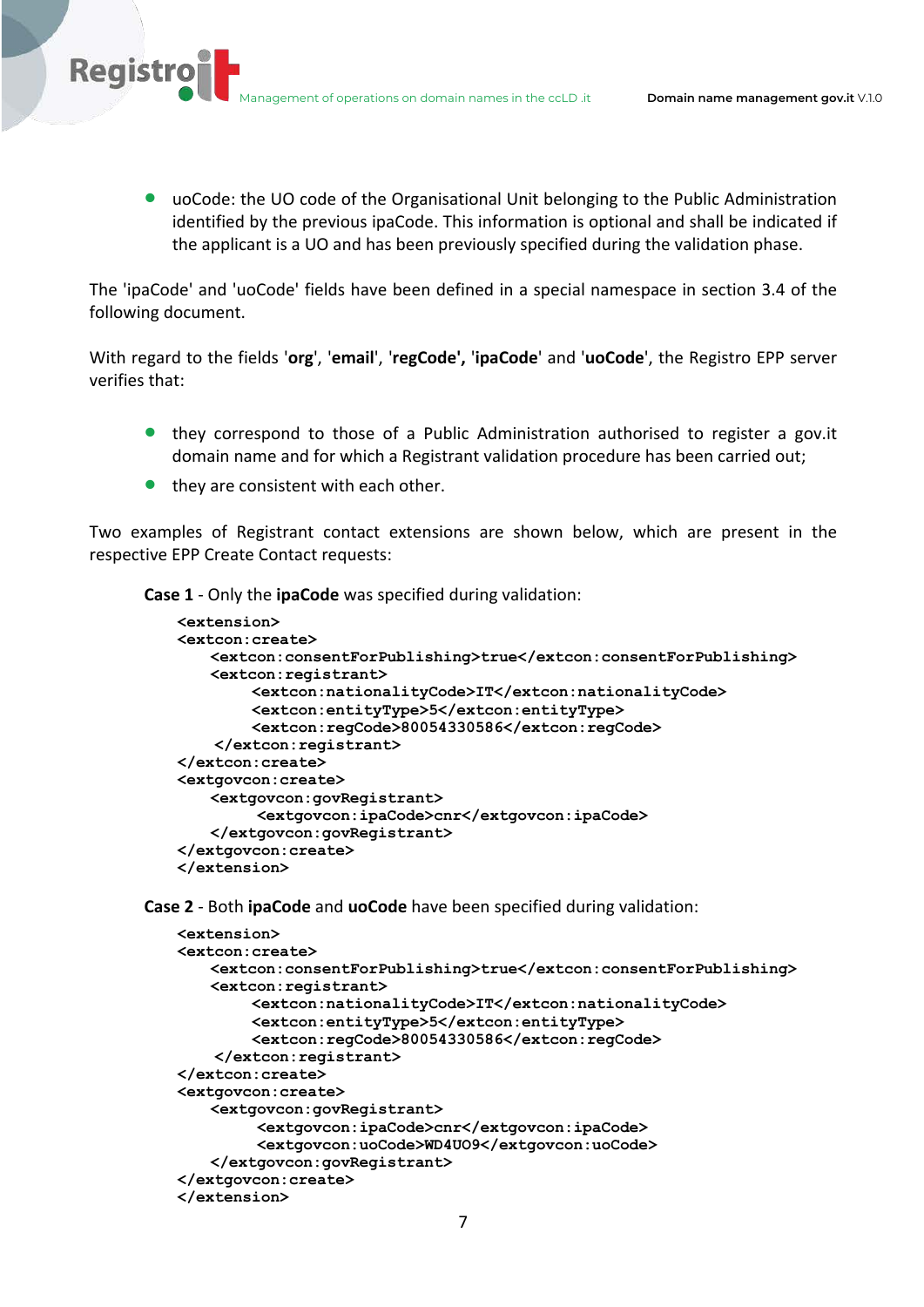**Registro** 

A similar extension is given both in the response to an EPP Info Contact request and in the response to a Domain Info request submitted by a Registrar to view data relating to a gov.it domain name and its Registrant.

**Case 1** - Response to an EPP Info Contact request to view Registrant data:

```
<extension>
<extcon:infData>
   <extcon:consentForPublishing>true</extcon:consentForPublishing>
   <extcon:registrant>
         <extcon:nationalityCode>IT</extcon:nationalityCode>
         <extcon:entityType>5</extcon:entityType>
         <extcon:regCode>80054330586</extcon:regCode>
     </extcon:registrant>
</extcon:infData>
<extgovcon:infData>
   <extgovcon:govRegistrant>
         <extgovcon:ipaCode>cnr</extgovcon:ipaCode>
         <extgovcon:uoCode>WD4UO9</extgovcon:uoCode>
   </extgovcon:govRegistrant>
</extgovcon:infData>
</extension>
```
**Case 2** - Response to an EPP Info Domain request to view Registrant data:

```
<extension>
<extdom:infContactsData>
    <extdom:registrant>
       <extdom:infContact> 
       . . . . .
       </extdom:infContact> 
       <extdom:extInfo> 
<extcon:consentForPublishing>true</extcon:consentForPublishing>
          <extcon:registrant>
             <extcon:nationalityCode>IT</extcon:nationalityCode>
             <extcon:entityType>5</extcon:entityType>
             <extcon:regCode>80054330586</extcon:regCode>
          </extcon:registrant>
       </extdom:extInfo> 
    </extdom:registrant>
</extdom:infContactsData>
<extgovdom:infContactsData>
   <extgovcon:govRegistrant>
         <extgovcon:ipaCode>cnr</extgovcon:ipaCode>
         <extgovcon:uoCode>WD4UO9</extgovcon:uoCode>
   </extgovcon:govRegistrant>
</extgovdom:infContactsData>
</extension>
```
Below is an example of an extension of the response to the EPP Create Contact request, for which the system has replaced the name indicated in the EPP Create Contact with the name presented to the user at the end of the Validation Procedure:

> **<extension> <extgovcon:creData>**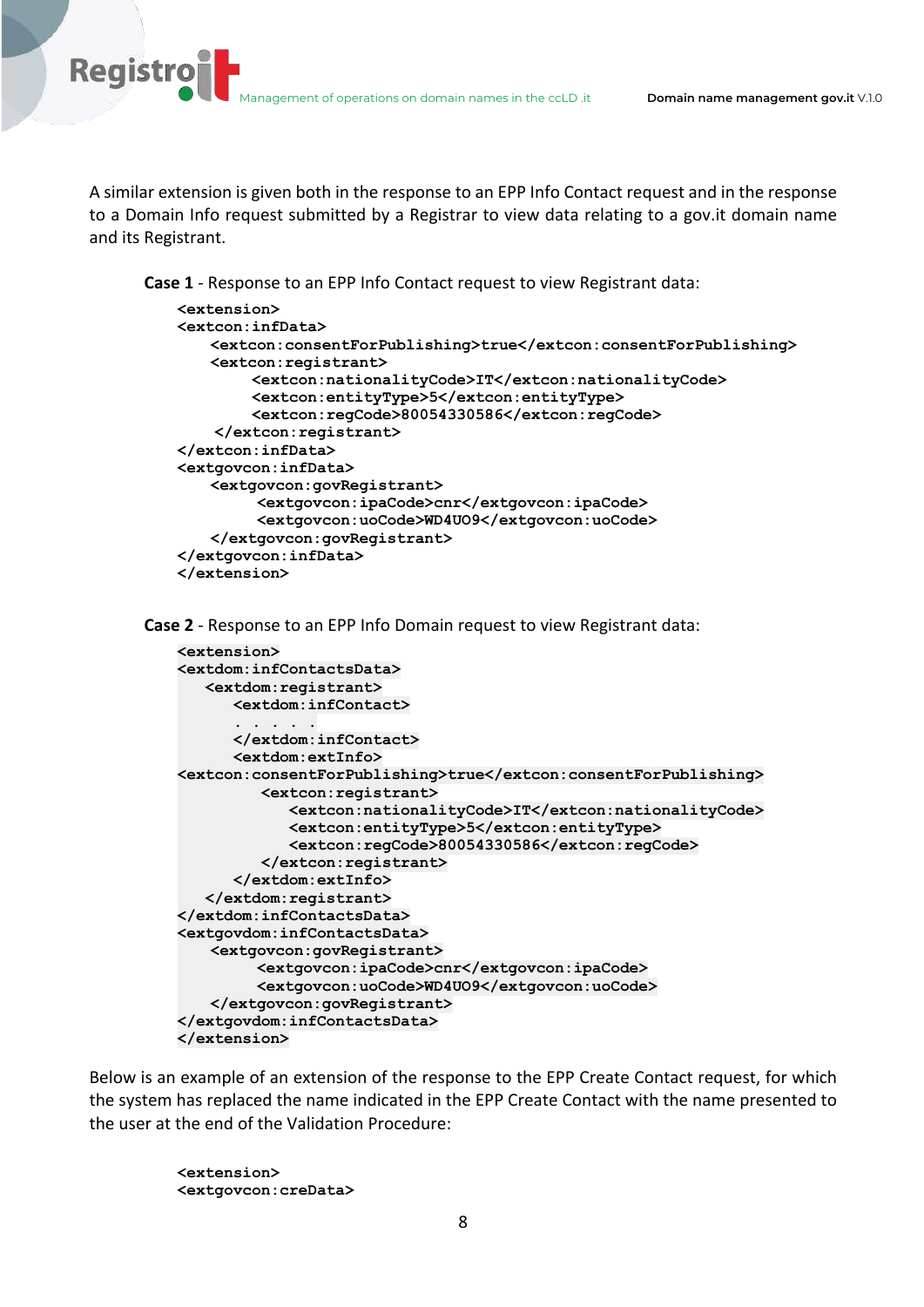**<extgovcon:govOrgChanged>orgPA</extgovcon:govOrgChanged> </extgovcon:creData> </extension>**

Where "**orgPA**" is the name of the Public Administration presented to the user at the end of the Validation Procedure.

# 3.2 Creation of a gov.it domain name

**Registro** 

The request for the creation of a gov.it domain name shall contain, in the "**validationCode"** field, the validation code sent via PEC to the Public Administration following the successful completion of the validation procedure.

With reference to this code, the Registro's EPP server verifies that:

- 1. the field 'validationCode' is present;
- 2. the 'validationCode' field has not expired;
- 3. the Registrant contact, referenced in the domain name, contains the values of the 'regCode', 'ipaCode', and possibly 'uoCode' fields, corresponding to the 'validationCode' obtained during validation.

The 'validationCode' field has been defined in a special namespace in section 3.4 of the following document.

An example of an extension in an EPP Create Domain request for a gov.it domain name is shown below:

```
<extension>
<extgovdom:create>
   <extgovdom:validationCode>validationCode</extgovdom:validationCode>
</extgovdom:create>
</extension>
```
#### 3.3 Change of Registrant of a gov.it domain name

In the case of a "Change of Registrant of a gov.it domain name" operation, the validation code must be indicated as an extension (in the same way as indicated in the previous paragraph) in the request for EPP Update Domain, in the case of a change of Registrant, or in the request for EPP Transfer Domain, in the case of a change of Registrar with simultaneous change of Registrant. Note that, in the latter case, the request must also contain the registrant extension, as reported in the section "Modification of the Registrar with simultaneous modification of the Registrant" of the Technical Guidelines.

**Case 1** - Extension in the Registrant's change request:

```
<extension>
<extgovdom:update>
   <extgovdom:validationCode>validationCode</extgovdom:validationCode>
</extgovdom:update>
</extension>
```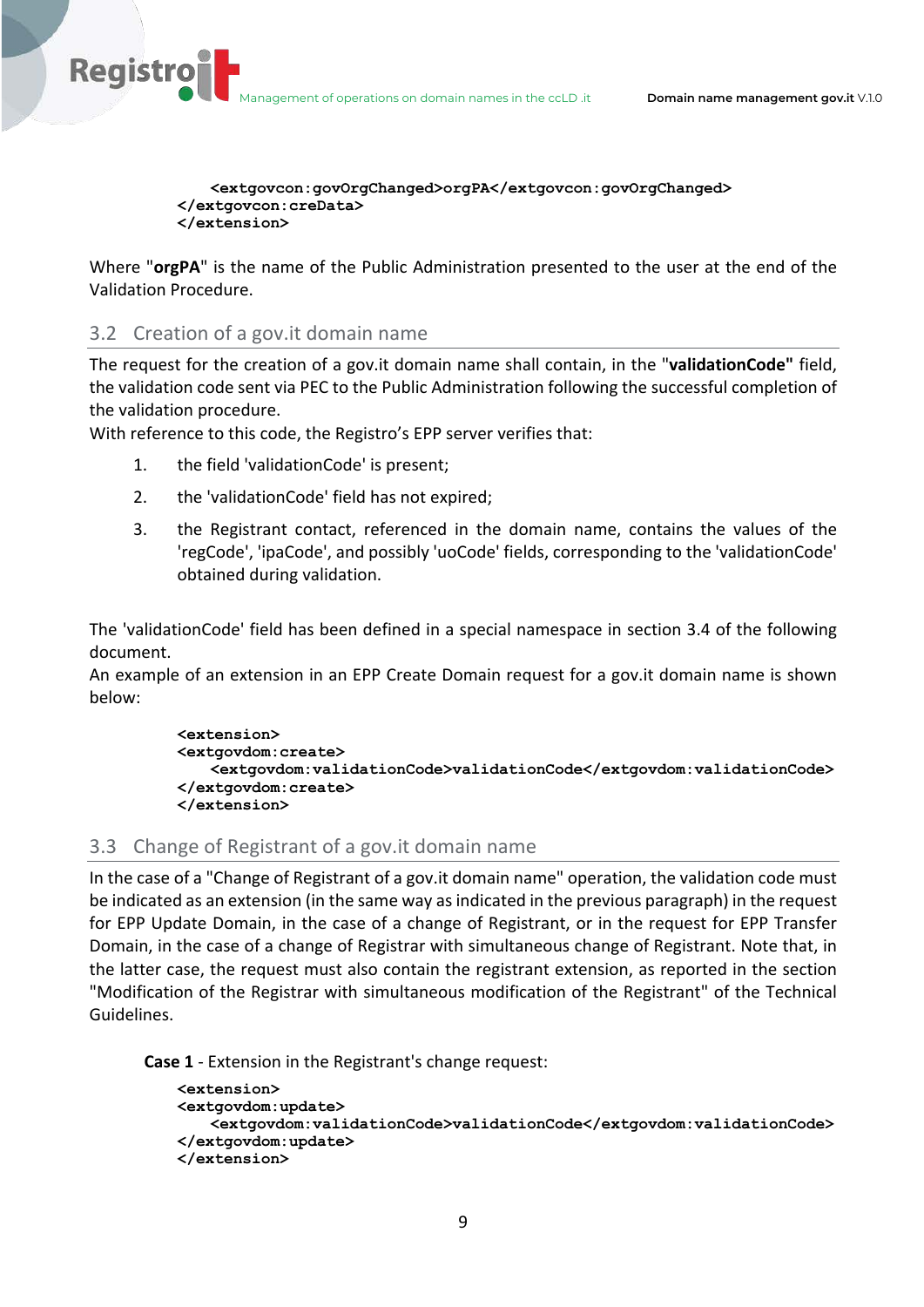**Case 2** - Extension in the request for change of Registrant with simultaneous change of Registrar:

| <extension></extension>                                                                                                                                                                                                                                                                                            |  |
|--------------------------------------------------------------------------------------------------------------------------------------------------------------------------------------------------------------------------------------------------------------------------------------------------------------------|--|
| <extdom:trade></extdom:trade>                                                                                                                                                                                                                                                                                      |  |
| <extdom:transfertrade></extdom:transfertrade>                                                                                                                                                                                                                                                                      |  |
| <extdom:newregistrant>m1001</extdom:newregistrant>                                                                                                                                                                                                                                                                 |  |
| $\text{&}$ $\text{&}$ $\text{&}$ $\text{&}$ $\text{&}$ $\text{&}$ $\text{&}$ $\text{&}$ $\text{&}$ $\text{&}$ $\text{&}$ $\text{&}$ $\text{&}$ $\text{&}$ $\text{&}$ $\text{&}$ $\text{&}$ $\text{&}$ $\text{&}$ $\text{&}$ $\text{&}$ $\text{&}$ $\text{&}$ $\text{&}$ $\text{&}$ $\text{&}$ $\text{&}$ $\text{&$ |  |
| <extdom:pw>NEW2fooBAR</extdom:pw>                                                                                                                                                                                                                                                                                  |  |
|                                                                                                                                                                                                                                                                                                                    |  |
| $\langle$ /extdom:transferTrade>                                                                                                                                                                                                                                                                                   |  |
| $\langle$ /extdom:trade>                                                                                                                                                                                                                                                                                           |  |
| <extgovdom:trade></extgovdom:trade>                                                                                                                                                                                                                                                                                |  |
| <extgovdom:validationcode>validationCode</extgovdom:validationcode>                                                                                                                                                                                                                                                |  |
| $\langle$ /extgovdom:trade>                                                                                                                                                                                                                                                                                        |  |
|                                                                                                                                                                                                                                                                                                                    |  |

#### 3.4 New namespaces

**Registro** 

The Registrar who intends to perform, in an EPP session, operations relating to registrants or gov.it domain names, shall report, in the EPP Login request, the namespaces "http://www.nic.it/ITNIC-EPP/extgovcon-1.0" and "http://www.nic.it/ITNIC-EPP/extgovdom-1.0" as < extURI> elements in the < svcExtension> section.

If the above namespaces are not present in the EPP Login request, the Registrar will not be able to perform operations for which the corresponding extensions are required.

## **4 Transitional rules**

The fee for the registration of domain names in the gov.it SLD will be free for the first year. From the second year onwards, it will follow the unitary rate envisaged for the registration of domain names in the ccTLD.it and in the SLD edu.it.

The gov.it domain name registration service, in accordance with the rules defined in this document, will be activated by the Registro .it 30 days after publication on the Registro .it website (https://www.nic.it) of the Regulation for the assignment of domain names in the gov.it SLD and of this document.

All gov.it domain names managed by AgID before the new registration system became operational, will be migrated to the DBNA of the Registro .it.

The migration procedure provides that:

- the data of Public Administrations, Registrants of gov.it domain names, will be populated with those present in the IPA database (name, tax code, IPA code, telephone number, UO code (if any), PEC email address, postal address);
- all domain names imported by AgID will have, as "admin" and "tech" contacts, the previously created "registrant" contact;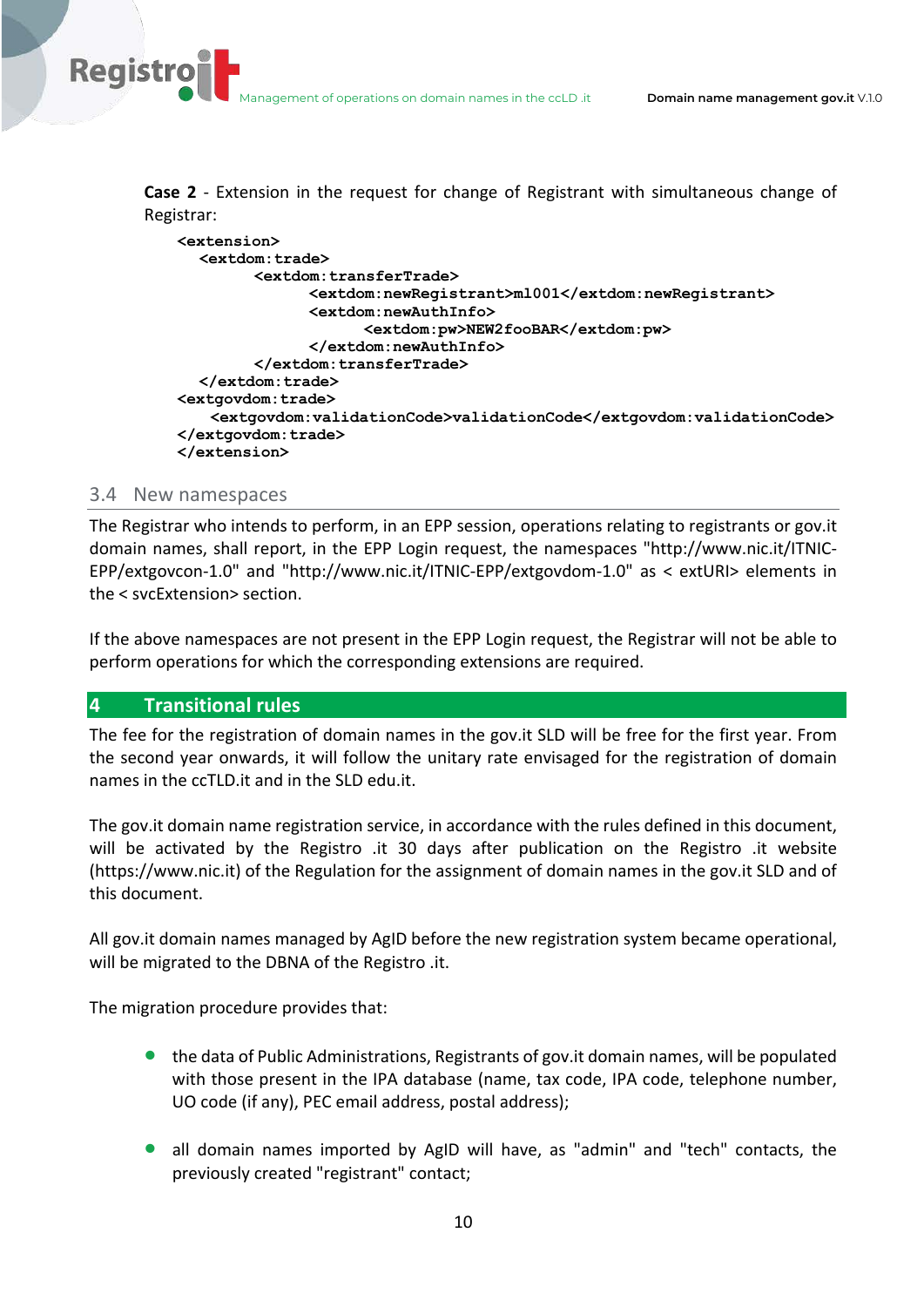Management of operations on domain names in the ccLD .it **Domain name management gov.it** V.1.0

- a "validation code" will be generated for each Public Administration Registrant and communicated to the Public Administration's Certified e-mail address (PEC). The date of creation of the validation code will coincide with the date of entry into operation of the new registration system;
- an "authInfo code" will be generated for each imported domain. The list of domain names, together with the relevant "authInfo codes", shall be communicated to the Certified e-mail address of the assignee Public Administration;
- all imported domain names will be automatically assigned the Registrar "CTRUPA-REG", i.e., the Registrar of the Agenzia per l'Italia Digitale (AgID);
- all imported domain names will have the date of creation as the date on which the new registration system became operational;
- all imported domain names will have, as authoritative nameservers, those present in AgID's database prior to the entry into operation of the new registration system.

Following the migration and the entry into operation of the new registration system, Public Administration Registrants that do not coincide with the Agenzia per l'Italia Digitale will have to contact a Registrar, other than "CTRUPA-REG", by the end of the first year to request the "Change Registrar" operation for their domain names. All domain names that have not complied with this obligation by the end of the first year will automatically be placed in the status of "inactive/noRegistrar" and will be deleted from the DBNA 30 days after their transition to this status.

## **5 Drop Time**

**Registro** 

Gov.it domain names are not subject to the Drop Time mechanism. Therefore, in the case of cancellation of a domain name, after 30 days in the pendingDelete/redemptionPeriod status, gov.it domain names go into the pendingDelete/pendingDelete status and, on the following day, are permanently deleted from the Registro .it database.

# **6 Appendix A - Error Reason**

The following are the additional error reasons defined following the introduction of the management of gov.it domain names by the Registro.

The meaning of each reason is established by the Registro and may be subject to change.

(2004=Parameter value range error 8200=Registrant 'gov.it': entity type is not consistent with IPA code): Response to an EPP Create Contact command whose execution fails because the entityType is not compatible with the presence of the ipaCode field.